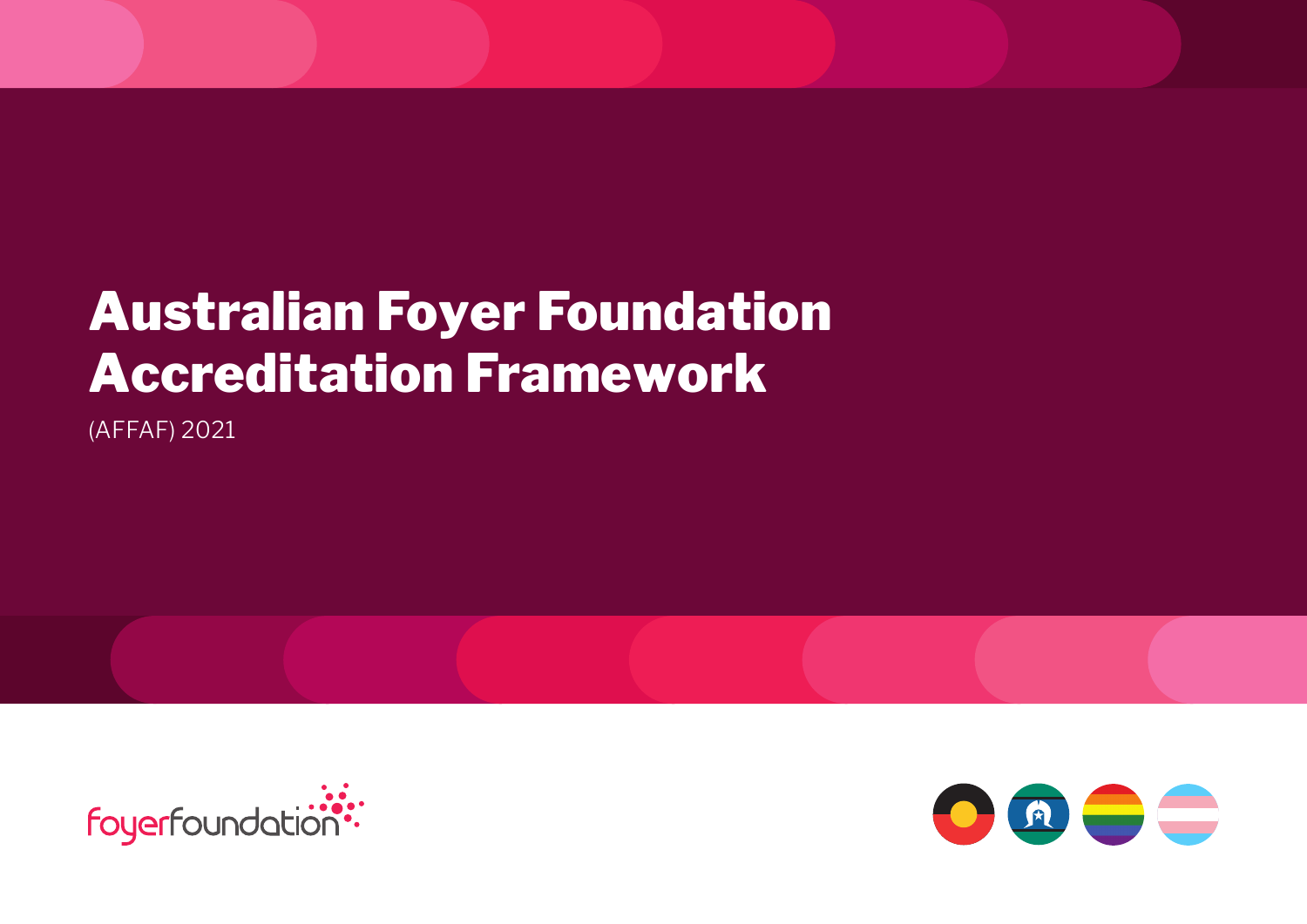# **Australian Foyer Foundation Accreditation Framework**

| <b>Contents</b>                                                                 | Page #         |
|---------------------------------------------------------------------------------|----------------|
| <b>The Foyer Foundation</b>                                                     | 1              |
| <b>Why Foyer Foundation Accreditation?</b>                                      | $\mathbf 1$    |
| <b>Accreditation Process</b>                                                    | 2              |
| <b>Multiple Accreditations</b>                                                  | $\overline{2}$ |
| Re-accreditation                                                                | $\overline{2}$ |
| Accredited Foyer™ Status                                                        | $\overline{2}$ |
| <b>Australian Foyer Foundation Accreditation Scheme Eight Quality Standards</b> | 3              |
| Assessing the Eight Quality Standards                                           | 10             |
| <b>Assessment, Decision Making and Appeals</b>                                  | 12             |

### **Acknowledgement**

Thanks to Colin Falconer and the Accreditation Committee for their work on this framework in 2019/20.



The Foyer Foundation acknowledges the traditional custodians of the land on which we work and live. We recognise their continuing connection to land, water and community. We pay respect to Elders past, present and emerging.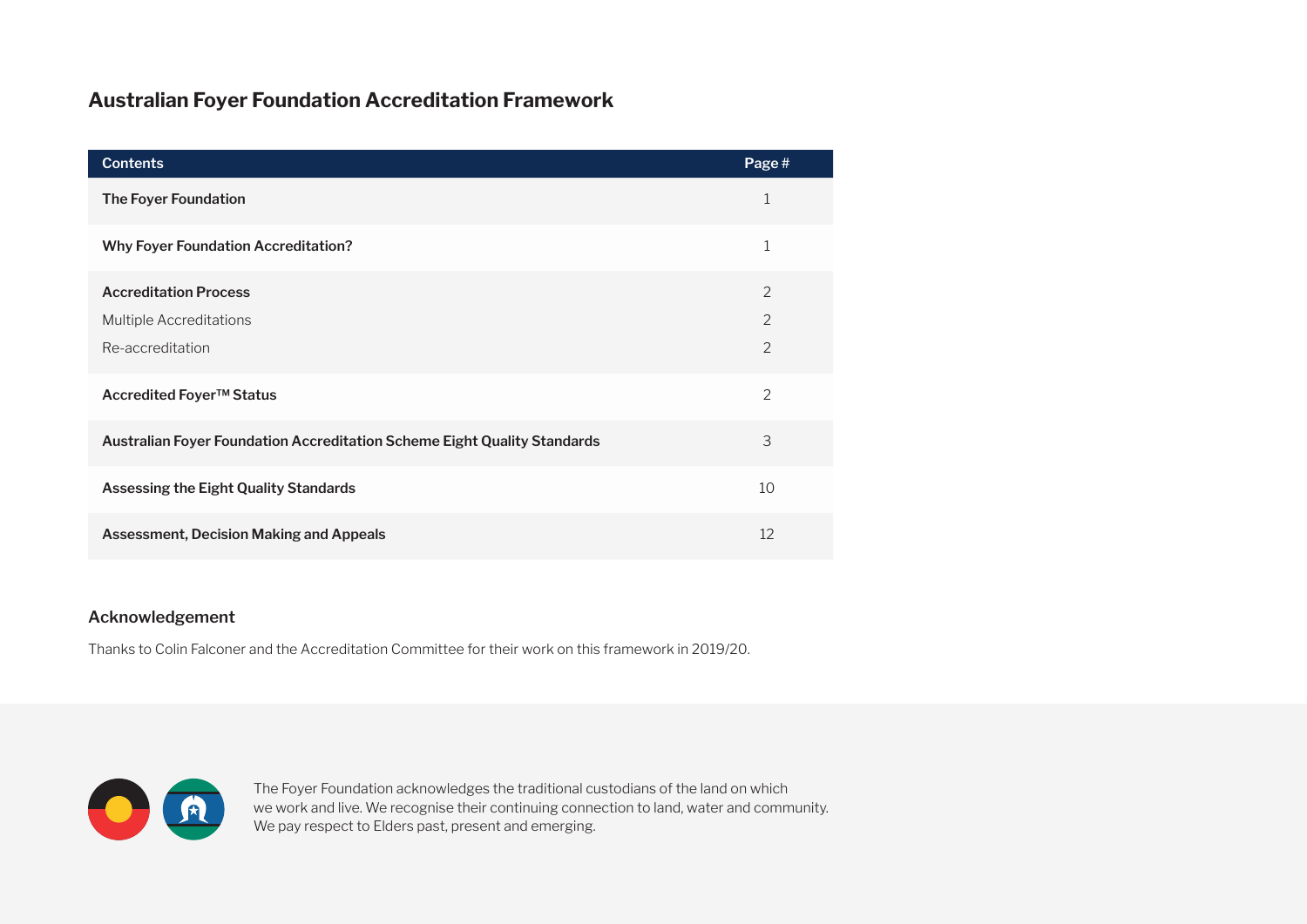# The Foyer Foundation

Youth Foyers are integrated learning and accommodation settings for young people, typically aged between 16 and 24 years, who are at risk of or experiencing homelessness. Foyers provide a point in time service that enables young people to experience stable housing while developing and exploring educational and employment pathways.

The Foyer Foundation was established for two reasons. Firstly, to advance the national campaign for the development of more Youth Foyers across Australia. Secondly, to ensure the integrity and capacity of new and existing Foyers to deliver the best possible outcomes for young people. One way this is achieved is through the accreditation of service providers. The Foyer Foundation is the accrediting authority for Youth Foyers in Australia.

### **Why Foyer Foundation Accreditation?**

There are many excellent models of service delivery in the housing and support sector across Australia, all achieving terrific outcomes for the young people they work with. One of these models, known as the Foyer, originated in France and was further shaped by young people and service delivery providers in the UK and now Australia. The Foyer name is synonymous with some distinctive approaches and therefore varies from other forms of youth housing and support. The Foyer Foundation has been working with young people in Australia and our Foyer pioneers to contextualise a uniquely Australian approach to what constitutes a Foyer and to create transparency for government, funders and residents. Foyers are synonymous with a holistic, empowered, positive multi-sectoral approach to addressing youth homelessness through accommodation, support and education transitioning to independent living. The accreditation framework outlines the quality standards that are achieved by service providers known as Foyers.

The Foyer name in Australia is trusted to deliver highquality outcomes for young people and is a robust and successful model in which government and other funders have confidence investing.

This accreditation framework ensures that only service providers meeting the accreditation requirements can use the Accredited Foyer™ name. The Australian Foyer Foundation Accreditation Framework (AFFAF) requires service providers seeking to use the Accredited Foyer™ name to meet eight defined quality standards. The Foyer Foundation is the accrediting authority providing nationally consistent quality standards and an assessment process for service providers.

The AFFAF supports quality data collection related to Foyer impact and is a resource to drive reflective practice to provide government, funders and the wider community with the confidence that each Accredited Foyer™ is delivering on its commitment to young people. Consistent with the UK Foyer Federation Accreditation Scheme, the AFFAF aims to:

- **+** Maintain the integrity of the 'Foyer' brand and ethos which residents and funders can trust
- **+** Ensure young people are clear about what they can expect from a Foyer and the quality of service
- **+** Support the ongoing development of Foyers and their ability to continuously raise standards
- **+** Support the professional development of Foyer staff
- **+** Provide a mechanism to demonstrate accountability, particularly to providers of funding
- **+** Produce an evidence base that can promote the impact of Foyer services

These aims provide a strong rationale for Youth Foyer services and developers in Australia to invest in Foyer accreditation.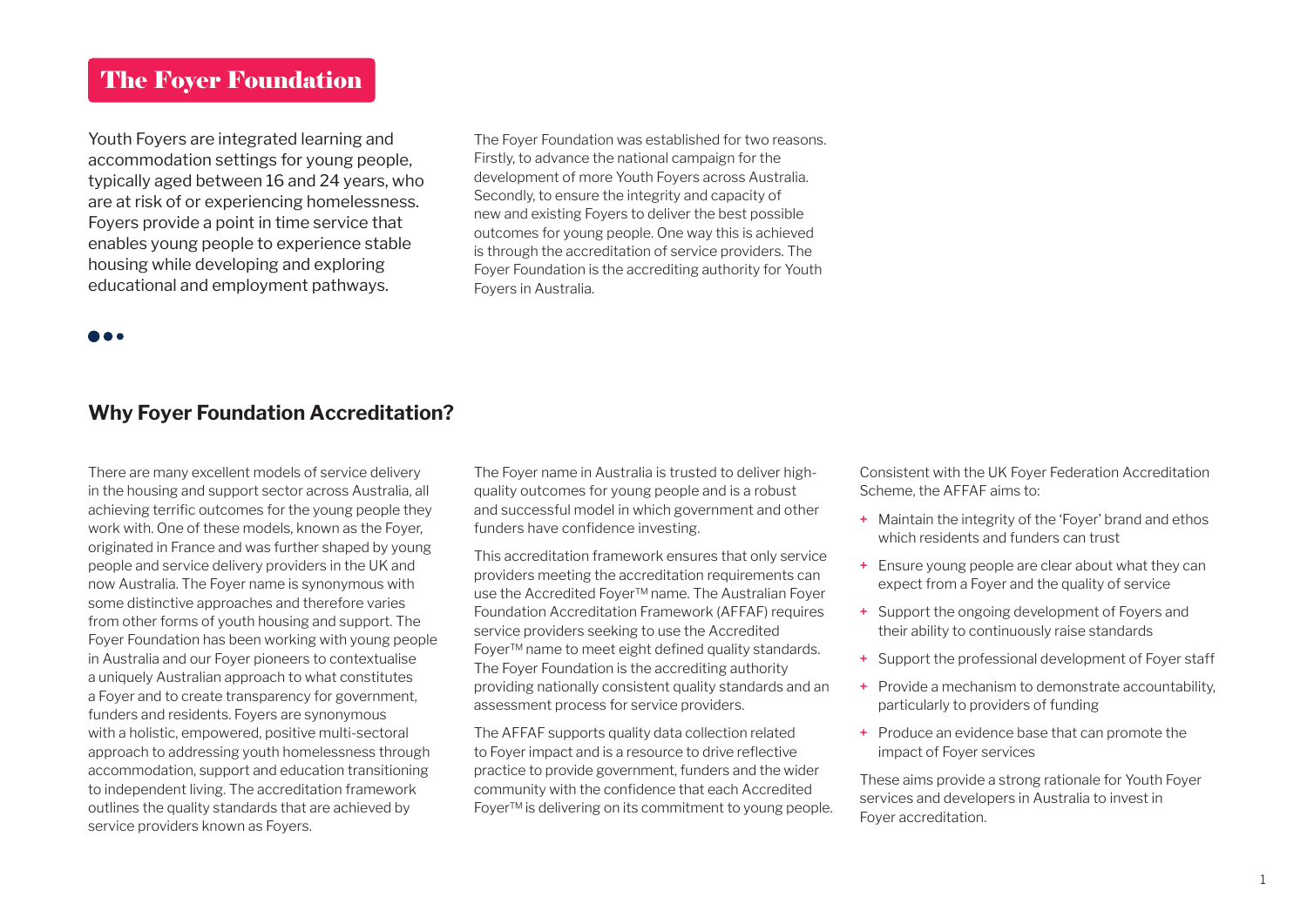# **Accreditation Process**

Service providers seeking accreditation are required to evaluate themselves against eight quality standard areas and 4 thematic expectations for quality, completing a selfassessment report outlining how they demonstrate each of these.

Evidence to demonstrate how the organisation addresses quality standards and expectations are supplied separately through the published Guidelines for Services Seeking Accreditation, which is provided once an application for accreditation is accepted. The Foyer Foundation appoints a validator assessor to consider a service's assessment documentation and undertake a validation visit of the service provider. Following consideration of documentation and validation visit, the validator assessor drafts a report with findings against the quality standards and expectations along with a recommendation for accreditation or improvement. The Foyer Foundation composes a panel to consider the report and forward a recommendation for accreditation status to the Foyer Foundation Board. If all the quality standards and expectations of the scheme are met, the Foyer Foundation will offer Accredited Foyer™ status for four years.

### **Multiple Accreditations**

The Foyer Foundation acknowledges that in Australia, many youth housing and homelessness services are required to undertake multiple accreditation systems. In the AFFAF there is no intention to create unnecessary duplication or paperwork and requirements acknowledge reciprocal evidence. That is, the AFFAF allows service providers to use their accreditation status under other frameworks against the Foyer quality standards with similar requirements as evidence to support accreditation as a Youth Foyer.

### **Re-accreditation**

The timeline for re-accreditation is condensed when compared to full initial accreditation. Re-accreditation is a streamlined form of accreditation reflecting on performance along with accompanying submission documents. Following consideration of the documents by the validator assessor, re-accreditation is based on a one-day review visit and shorter support timescale, final report and panel outcome. Costs are less accordingly.

Services which have not made efforts to advance their Quality Development Plan, or which have undergone significant staff changes or adaptions to their Foyer Delivery Model may find it advantageous to begin afresh and work towards a two-day validation visit through a 12-month timescale. Services should seek re-accreditation four years after their accreditation or re-accreditation was gained and will be granted a maximum of twelve months to complete the process before their status is considered for removal.

# **Accredited Foyer™ Status**

Accreditation entitles service providers to use the Foyer Foundation accreditation logo in documentation, promotional material and on funding applications. 'Accredited Foyer™' is a certified term which Foyer Foundation licences for the services provided by a Foyer as having met the accreditation standards. This mark and the Foyer Foundation accreditation logo enable external personnel (for example, government bodies, funders or prospective residents) to identify this about a particular foyer and its services. The Foyer Foundation will advocate for all Accredited Foyers™ and residents or students. The Foyer Foundation will offer Accredited Foyer™ status for four years, with services expected to complete a shorter re-accreditation process.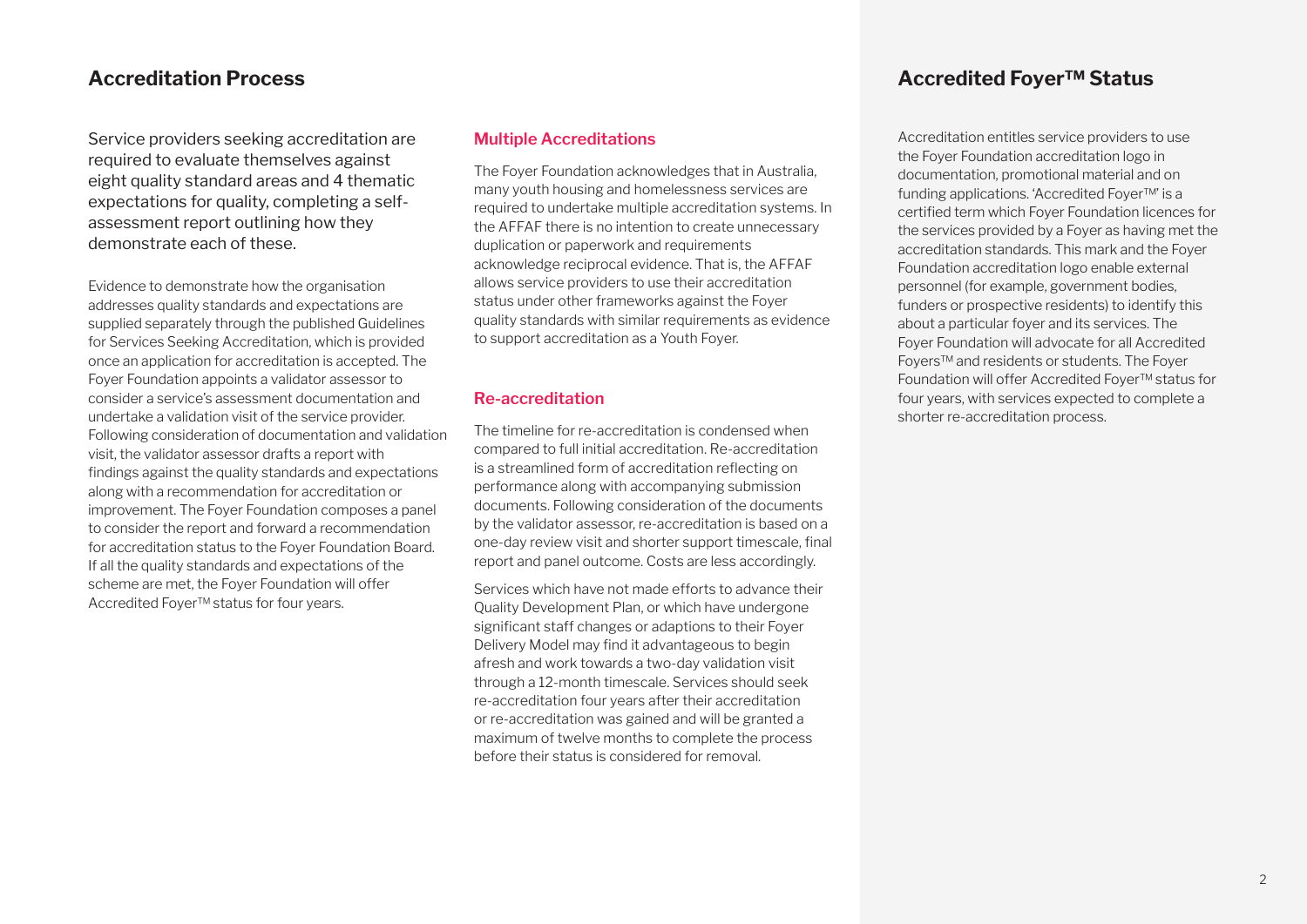# **Australian Foyer Foundation Accreditation Framework Eight Quality Standards**

The Australian Foyer Foundation Accreditation Framework (AFFAF) covers eight thematic areas that form a distinctive set of quality standards.

The eight quality standards form a comprehensive framework that defines expectations of the Foyer approach while allowing individual Foyers flexibility to respond to their particular communities, residential mix and circumstances. The Foyer approach can be developed with reference to geographical, historical, organisational, resource and innovation differences between services.

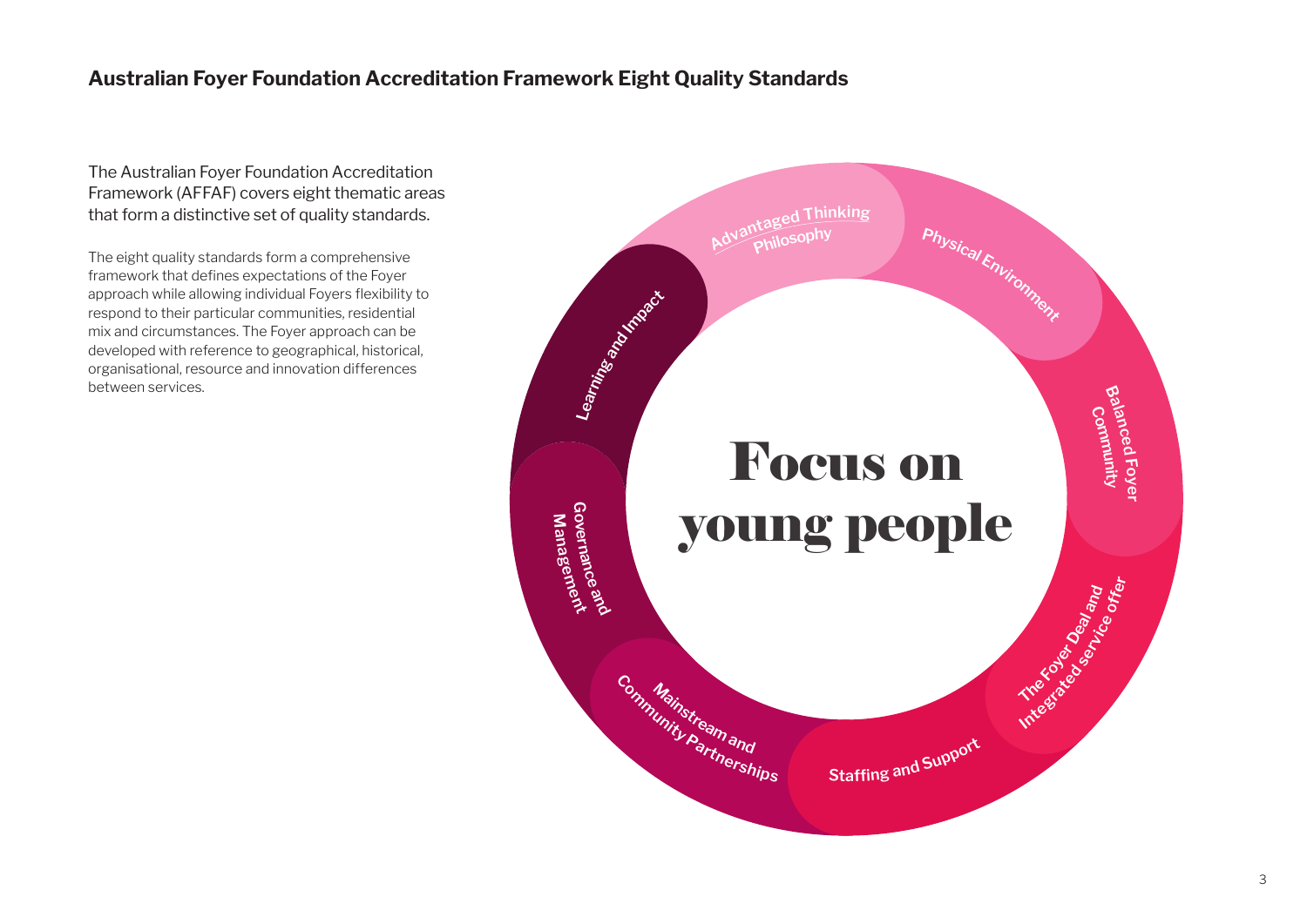# **The Eight Foyer Quality Standard Areas**

\*N.B. The concept of reciprocal evidence (for example, using previously gained certification or accreditation or other evidence) can be used in many of these standards.

# **Advantaged Thinking** Philosophy

Advantaged Thinking represents a paradigm shift in the way we think about and respond to young people experiencing disadvantage. It is a shift away from deficit, disadvantaged or problem-saturated thinking, towards positive thinking and acting. It is focused on identifying, developing and, most importantly, investing in the skills, capabilities and assets of these young people so that they can establish sustainable lives.

An Advantaged Thinking approach recognises that all young people have a vital contribution to make to the social and economic life of our communities and society and they should have access to the opportunities and networks that facilitate this social and economic participation. Rather than investing in these young people's problems, the community needs to re-direct investment into building their abilities or harnessing them for both personal and social good. By making a positive investment in young people, the approach focusses on developing their assets, and on co-creating solutions such as real jobs, real education and real community connections to enable them to achieve independent adulthood.

Fundamentally, the Advantaged Thinking approach challenges us to re-think:

- **+** the way we see young people
- **+** the activities and approaches to working with them
- **+** the way we develop those diverse groups of people who are or will be engaged in promoting and enabling young people to reach their potential
- **+** how we speak about young people and the use of positive language rather than the language of disadvantage

Advantaged Thinking is not just relevant to the service delivery area of an organisation; it relies on an integrated approach to the delivery of services encompassing staff skills and training, finance and information technology processes, research and policy, and marketing and fundraising. This is reflected in the Seven Tests of Advantaged Thinking. More information about the Seven Tests of Advantaged Thinking is available in the Guidelines for Service Providers Seeking Accreditation.

### **Example evidence to include in a submission:**

- **+** Youth involvement practices with any practical examples
- **+** Communication messages, stories or campaigns demonstrating Advantaged Thinking
- **+** HR training plans and staff support practices that evidence Advantaged Thinking
- **+** Description of the support model/approach used with young people
- **+** Feedback gained from young people, staff or stakeholders
- **+** Data confirming Advantaged Thinking outcomes (which may refer to the data provided for Quality Standard Four)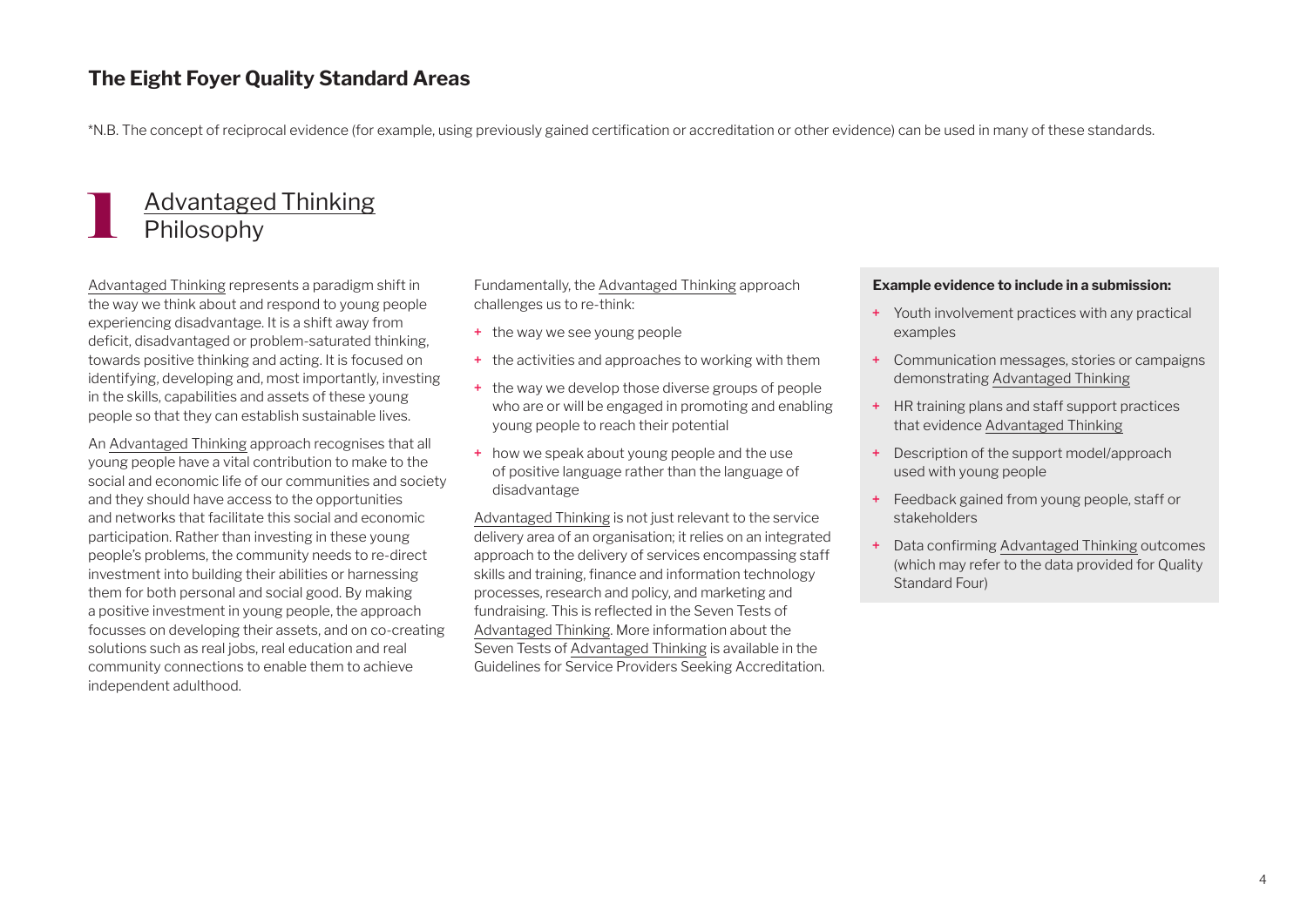

Foyers should offer inspiring living and working environments that encourage independence, community belonging and wellbeing. This means that services should have high standards of presentation and maintenance, engage young people in their presentation, and demonstrably counter institutional approaches to supported housing.

Foyers should also be culturally safe, welcoming and appropriate, particularly with reference to Aboriginal young people who should feel a strong sense of identity and belonging. This can range from the provision of Aboriginal art, acknowledgement plaques and flags, to designated areas for men's and women's business, yarning circles and smoking ceremonies, and appropriate arrangements for family to stay when visiting.

### **Example evidence to include in a submission:**

\*N.B. Consider reciprocal evidence

- **+** Any promotional images of the service environment
- **+** Any promotional or planning materials listing features in the service environment
- **+** Details of plans and budget for refurbishment and upkeep activity
- **+** Feedback gained from young people, staff or stakeholders



The balanced community considers the mix between different types of need, background and identity. It is important that the Foyer has a measure of control over how the community is constituted. This will help them avoid becoming overstretched in terms of accommodating a large cohort of young people with higher needs and to ensure that the community can benefit from peer role models with young people at different stages of transition. A well-balanced community would evidence a good mix between age groups, culture, identities, support needs and goals. To achieve this, a Foyer should have an effective process for understanding and assessing young people during their entry to the service.

#### **Example evidence to include in a submission:**

\*N.B. Consider reciprocal evidence

- **+** Statistics regarding balanced community and rationale
- **+** Material sent to referral agents that references the balanced community
- **+** Any procedures or processes used to review and safeguard the community balance
- **+** Feedback gained from young people, staff or stakeholders
- **+** Data confirming the make up of the Foyer community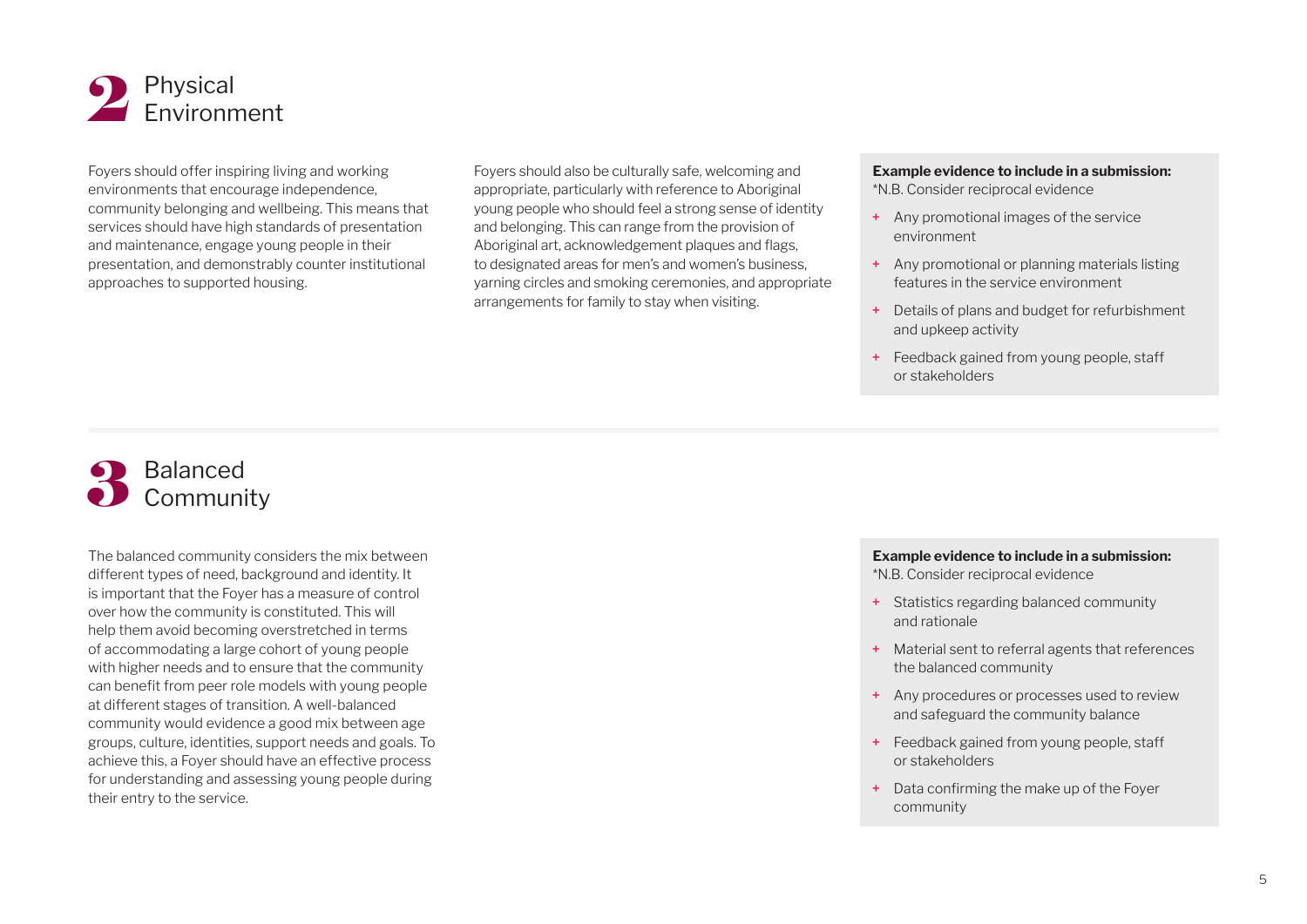

An integrated offer refers to the holistic elements that make up a Foyer's investment in young people. At a minimum, the integrated offer covers provision that supports young people's goals for education, work, health, civic participation, financial literacy, independence, and housing.

A key part of the Foyer integrated offer is the provision of a Foyer Deal, which expresses a positive, person-centred form of conditionality. It is not a transactional relationship shaped around terms of punishment, but a dynamic contract that invests in an individual's growth and potential. For many Foyers, this deal may be associated with participation in training and education, to develop aspiration, and potential for sustainable independence.

The offer should integrate through a regular timetable of activities and through a 1-1 support and development plan that tracks young people's growth in key areas. The activities may be delivered on site at the Foyer and/or through other specialist providers in the local community.

It is important that services can also embrace the needs of Aboriginal young people and express the Foyer Deal in a culturally safe way while it's understood as an agreement involving community Elders.

Recommended features of the Foyer Deal include the following:

- **+** It should express an Advantaged Thinking investment in the whole person that is greater than the provision of temporary housing and support
- **+** Operation of the deal should be integrated across Foyer policies and procedures rather than limited to a tenancy agreement
- **+** The entry needs and assessment process should be used to develop the initial scope of the deal
- **+** The deal should be personalised to the needs, abilities and goals of each young person, allowing them sufficient time to make a positive transition
- **+** The deal should have clear and transparent terms
- **+** There should be a process to measure young people's commitment to the deal and development throughout their stay using a range of holistic indicators
- **+** Staff should be trained on how to develop the deal throughout the young person's stay
- **+** There should be a process linking positive incentives with a young person's commitment to the deal
- **+** The complaints policy should allow young people and stakeholders to raise issues about the deal

Examples of the Foyer Deal can be demonstrated by previously Accredited Foyers™ identified by the Foyer Foundation.

### **Example evidence to include in a submission:**

- **+** The Foyer offer, publicised through a timetable of activity and/or other materials
- **+** The 1-1 support plan template and process or guidance notes to show how support includes reflecting on involvement in the offer and deal
- **+** Communication of the deal through any policy or the tenancy agreement, house rules, charter, handbook, exit review, or adaption of the deal into a more culturally appropriate format
- **+** Procedures used for dealing with nonengagement
- **+** Feedback gained from young people, staff or stakeholders
- **+** Data confirming outcomes across the Foyer service offer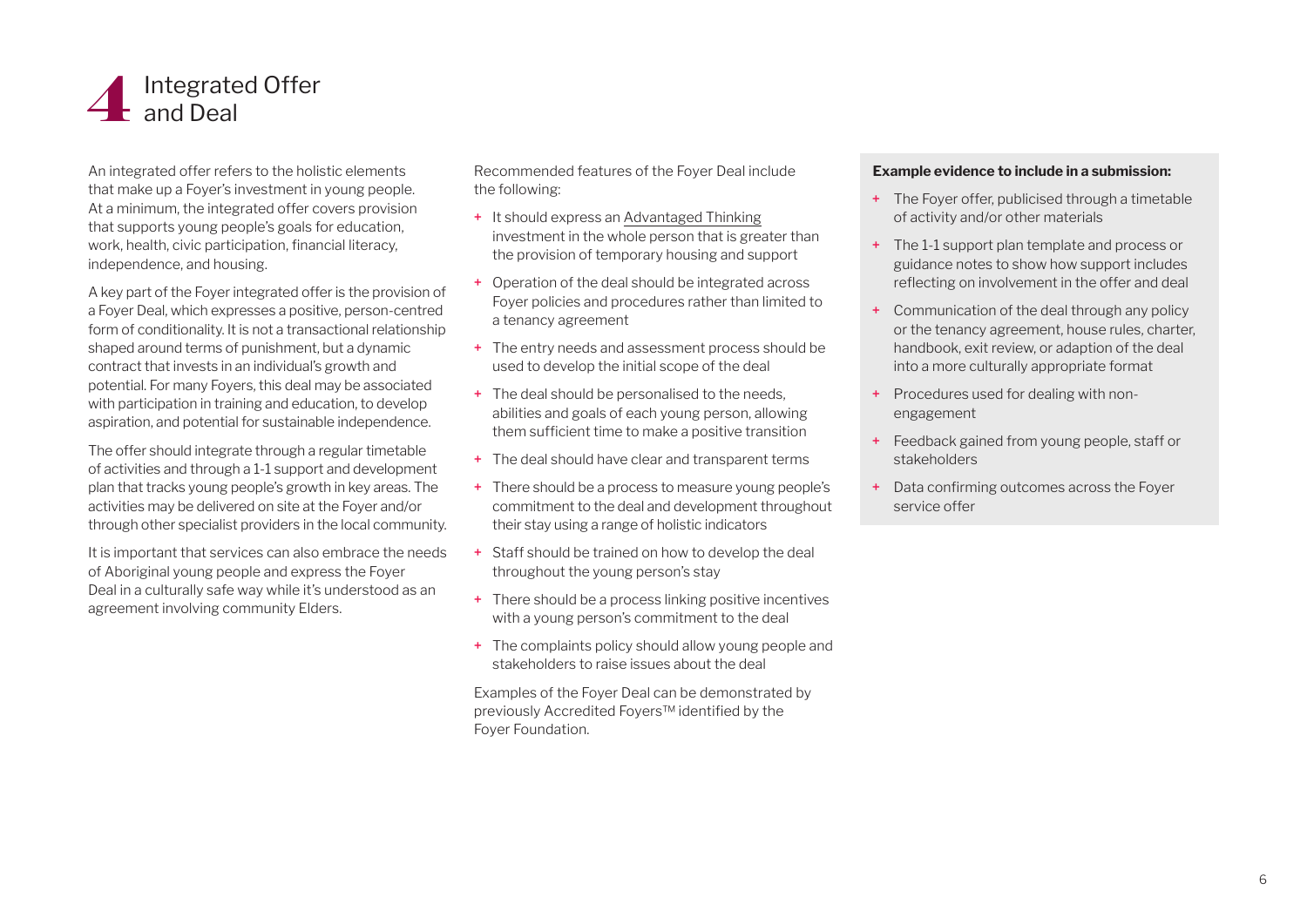

Staffing levels will vary from Foyer to Foyer, but should fit the requirement that young people, while enjoying an experience of independent living, can access appropriate support at times that fit their lifestyle. Support should be grounded through a comprehensive 1-1 support and development plan by which staff enable young people to set and reflect on goals that cover the integrated offer areas. In some cases, staff may use separate plans to support specialist areas such as health and wellbeing, education and employability, rental payments or behavioural issues. Support should enable staff to adopt a coaching approach that invests

in young people's personal growth. Specific staff teams in dedicated areas such as housing, security, 1-1 support, and training and involvement should share a common approach that expresses an Advantaged Thinking approach.

As noted in the quality standard expectations, a strong Foyer should aspire to recruit Aboriginal and Torres Island staff members to best meet the needs of young people from indigenous backgrounds. There are also additional expectations for all staff to receive cultural awareness training and have trauma informed expertise to respond to the specific needs and experiences of young people.

### **Example evidence to include in a submission:**

\*N.B. Consider reciprocal evidence

- **+** Organisational structure, with staff names, job descriptions and rota
- **+** Staff training offer/plans and supervision model (see evidence for Advantaged Thinking)
- **+** Staff meeting agenda and minutes from two recent meetings
- **+** Feedback gained from young people, staff or stakeholders
- **+** Good industrial practices regarding HR and industrial principles
- **+** Data confirming 1-1 caseload sizes and numbers of staff who left in the year

# 6 Mainstream and Community Partnerships

To provide young people with a sustainable offer, Foyers must build effective partnerships with both mainstream and community providers. These partnerships will reflect the different areas of the offer. Foyers that are outward-looking will continue to seek positive relationships with organisations that can contribute to young people's experience across the offer areas. While traditional partnerships in housing and education will

form the bedrock of the Foyer's relationships, these should be extended wherever possible to embrace other mainstream and community partnerships working in key areas such as health and employability. These partnerships should also recognise the importance of connecting with Aboriginal Community controlled organisations to ensure that Aboriginal young people have secure community contacts with Elders and the Aboriginal culture to support their future move.

### **Example evidence to include in a submission:**

\*N.B. Consider reciprocal evidence

- **+** List of current partners with evidence/advice of what the partnership does for the Foyer and their residents/students
- **+** List of historical partners where different to the above
- **+** Examples of and procedures for promoting and signposting to external partner opportunities
- **+** Feedback gained from young people, staff or stakeholders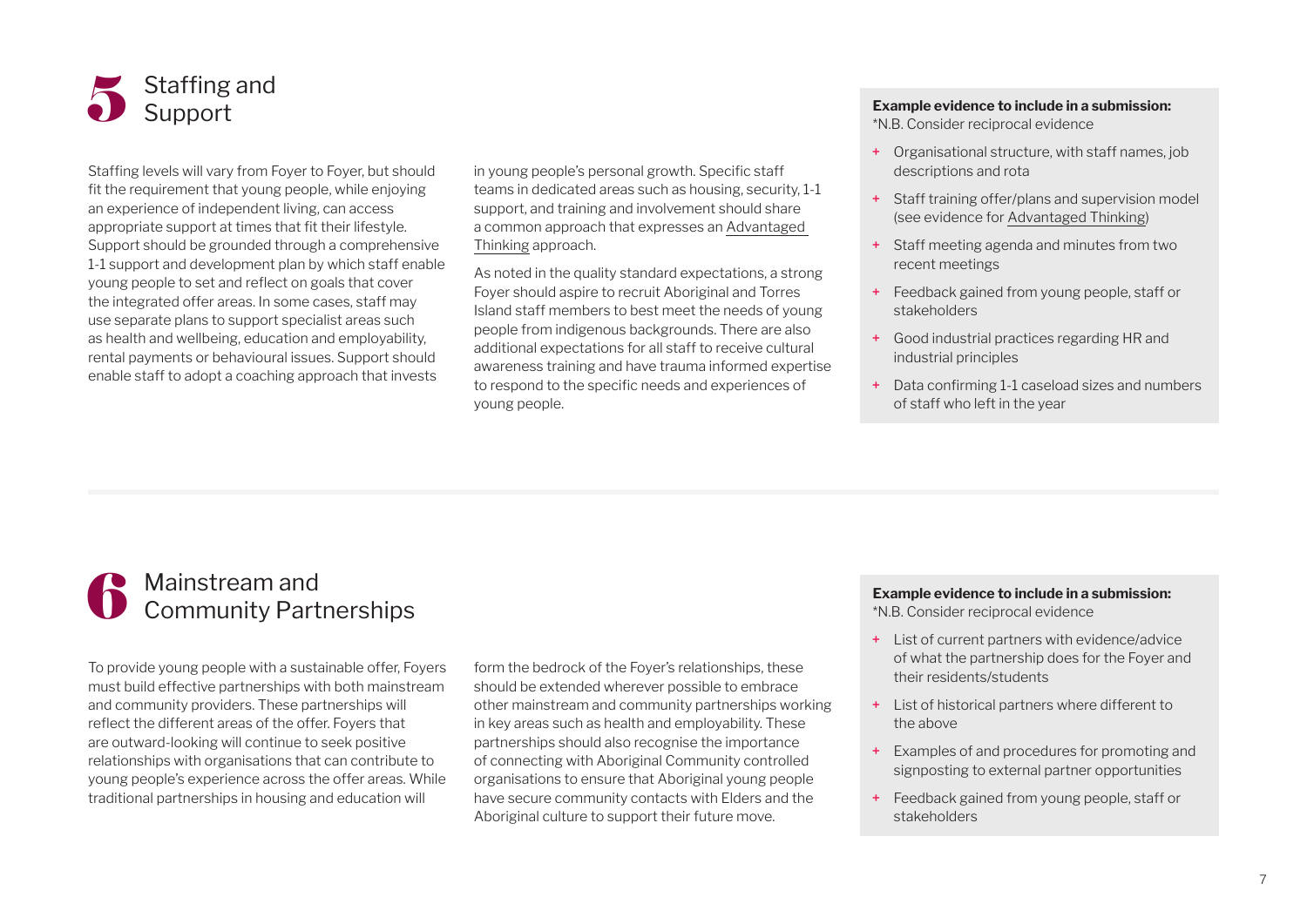# Governance and Management

Arrangements for governance and management should ideally reflect the integrated offer at the heart of the Foyer with a board that can oversee the different areas of expertise required to deliver the offer. This will help ensure the Foyer is managed as a Youth Foyer, with a broad focus that understands the importance of its performance beyond traditional measures for supported housing.

Governance arrangements should also ensure adequate forms of representation from young people. This can be achieved through a variety of means including processes that ensure feedback from young people to more direct forms of representation. Governance and management arrangements of responsible fiscal management provide confidence in the sustainability of the Foyer and in the value of investing funding in Foyer arrangements.

Finally, governance should ensure that the Foyer's performance is monitored on a regular basis to pick up and respond to any concerns or opportunities. Where the Foyer sits inside a larger organisation's governance structure, there should still be appropriate arrangements in place to ensure the Foyer is being managed as a Foyer and not just generic housing provision.

For management to safeguard operations in an uncertain funding environment, it is important to ensure the sustainability of the Foyer approach through opportunities for external influence. Foyers that take on greater responsibility as sector leaders will actively engage with opportunities to campaign for more Advantaged Thinking youth provision. At the same time as being externally focused, Foyers should also seek to embed a strong internal service culture that can withstand future shocks, and develop a contingency plan to cope with identified funding risks.

A Quality Development Plan is a key element of management that defines how the organisation has identified and is progressing in the areas for improvement and risk management.

Services that have a strong operational culture, are externally connected, can show the relevance of its impact and have considered how to deal with changes are more likely to sustain their vision and ethos into the future.

### **Example evidence to include in a submission:**

\*N.B. Consider reciprocal evidence

- **+** Certification from other accreditation body with robust governance requirements, or
- **+** Copy or extract from most recent annual report confirming governance structure, audited financials etc
- **+** Report or specific information on the Foyer regularly provided to the governance body (board or committee)
- **+** Policy and or procedure for governance of the organisation or services are documented
- **+** Policy and or procedure governing the participation of young people in governance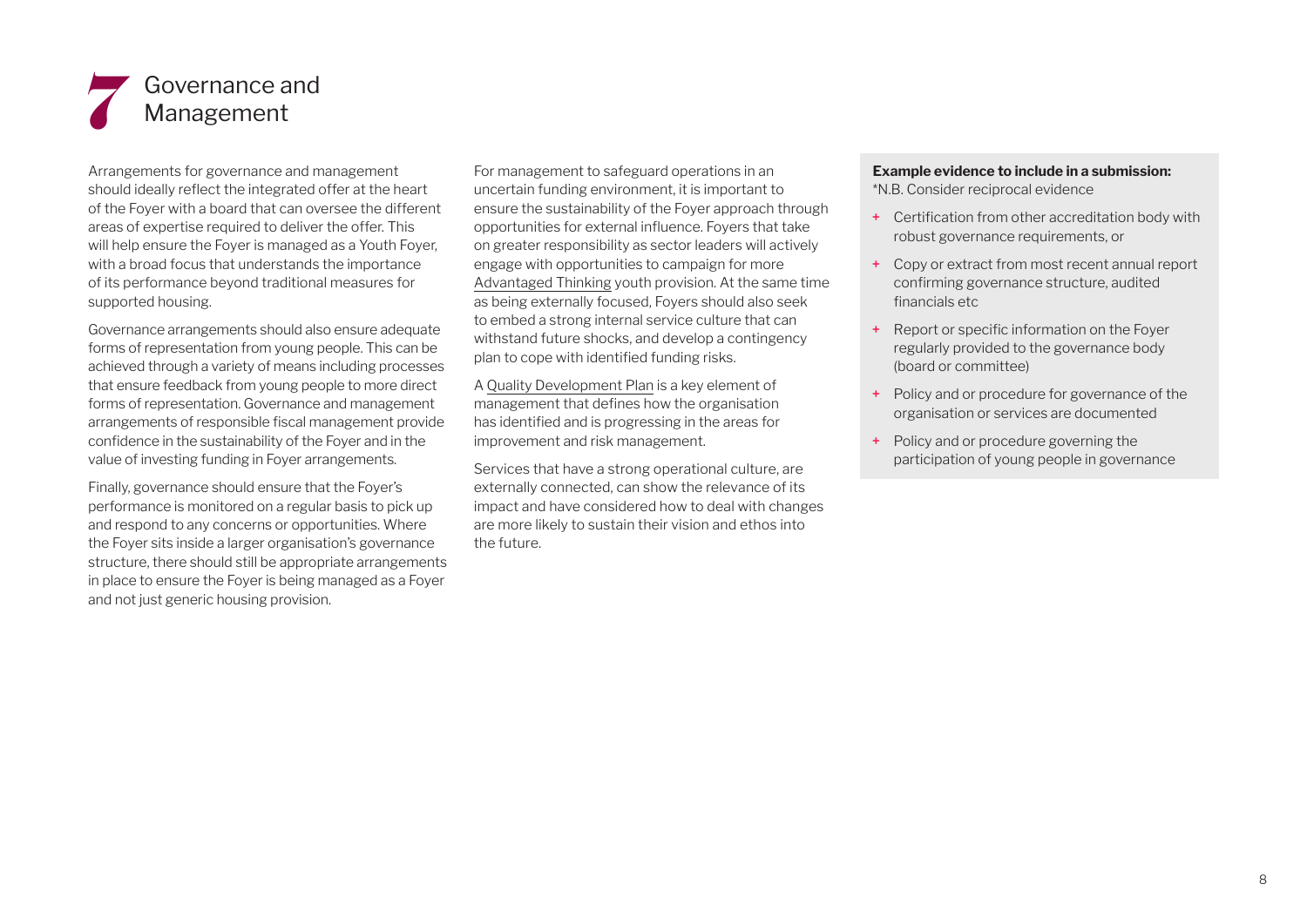

Inherent to the Foyer approach is a focus on outcomes, data collection and service delivery to improve outcomes for young people. Accredited Foyers™ will form part of a community of Foyers. There is a mutually beneficial expectation that some data will be shared with the Foyer Foundation to ensure national advocacy. Foyers evaluate their services and impact so they can continuously improve and innovate. Data collection and analysis practices will be informed by the context in which the Foyer operates and the community balance of residents.

Note that in Australia there is considerable research regarding housing support and community service impact analysis. Under this, standard participation in Australian impact framework models may be used for reciprocal evidence purposes.

### **Example evidence to include in a submission:**

- **+** A data return that meets the requirements for Accreditation
- **+** A supporting statement that explains any performance trends
- **+** Participation in the National Community of Practice and continuing use of the Quality Development Plan
- **+** Stories of young people's impact through case studies or other material
- **+** Feedback gained from young people, staff or stakeholders
- **+** Any other sources of information referred to in the 'Expectations for Supporting Evidence'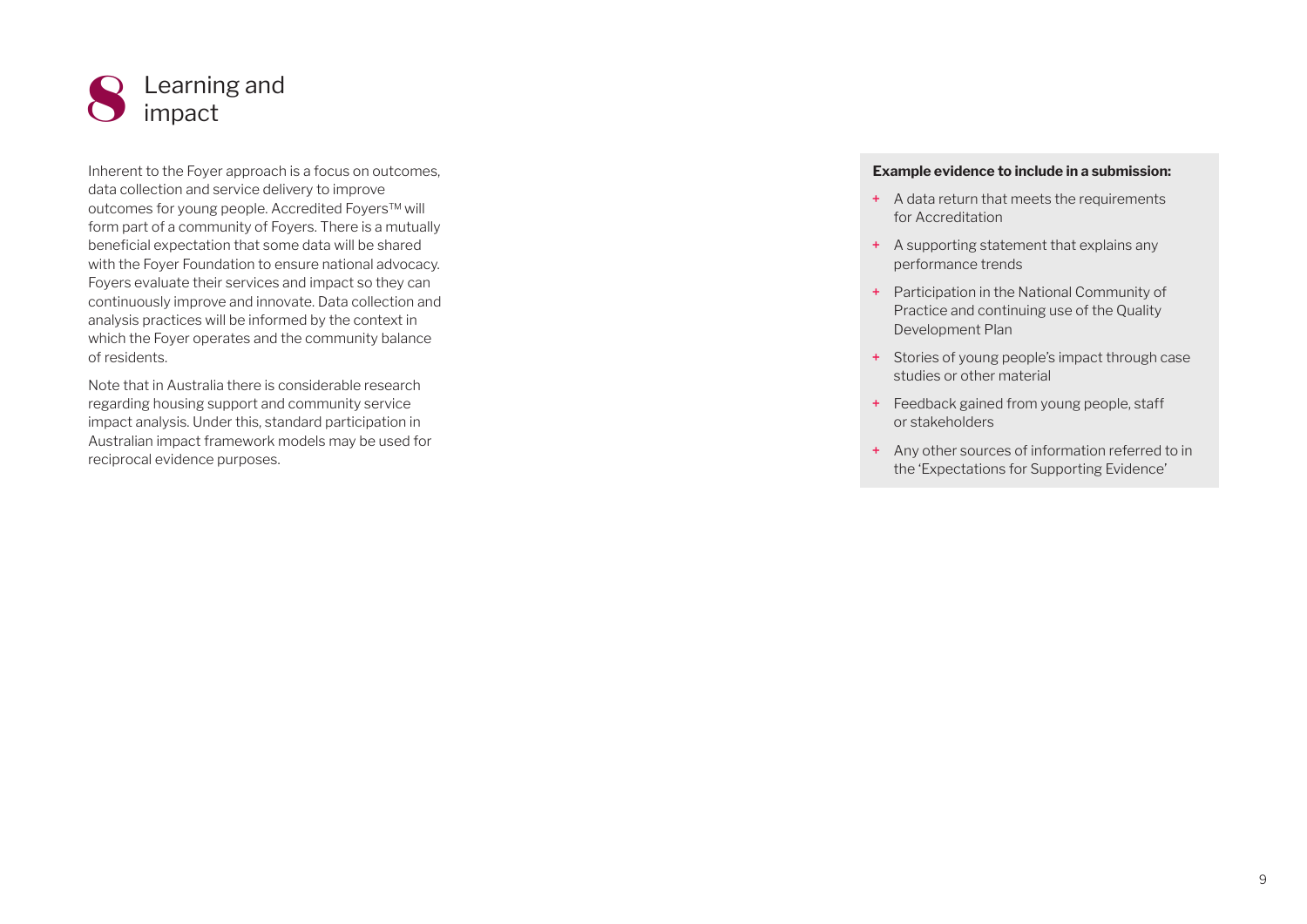# **Assessing the Eight Quality Standards**

When the Validation Assessor undertakes validation visits, assesses the evidence and writes the validation report, there will be some core themes of focus. It's worth noting that while Advantaged Thinking is the first quality standard, it also underpins each of the other seven quality standards. This is specifically demonstrated through Foyers showcasing the experience of young people, through specific policies and procedures, and through use of the learning and outcomes in all aspects of operations.

### **Expectations Underpinning the Eight Quality Standards:**

The Validation Assessor will evaluate evidence that the Foyer approach is embedded in the organisation's operations by focusing on four thematic areas of evidence refered to as quality 'expectations':

- **1** Through the experience of young people
- **2** Through specific policies and procedures
- **3** Through supporting evidence indicating strategies to evaluate and improve on impact
- **4** Through recognition of culture (for young people from Aboriginal & Torres Strait Islander backgrounds)

# **1 Young People**

A focus on young people lies at the heart of the accreditation framework and is expected to be illustrated through each standard, which is designed into the overall assessment and validation process. Young people are fully involved in the validation visit, their feedback carries significant weight in the final report, and Foyers are encouraged to consult with young people throughout their assessment.

# **2 Policies and Procedures**

A Foyer is one of many services run by an organisation but an assessment may refer to more general policies and procedures. The assessment must still evidence how the service is able to deliver a specific Foyer ethos by reflecting on the required Foyer approach and assessment criteria. If generic policies do not support a Foyer approach or Advantaged Thinking philosophy, a service must demonstrate how it adapts these in practice.

# **3 Supporting Evidence**

Until such time that the Foyer Foundation publish future plans for a Foyer Impact framework, services will be asked to submit an Accreditation data return that meets the specific requirements for supporting evidence in each Quality Standard as published in the Guidelines for Services Seeking Accreditation. This evidence may be submitted in different ways depending on how the service collects and reports on the relevant data required.

### **4 Recognition of Culture (for young people from Aboriginal & Torres Strait Islander backgrounds)**

The AFFAF is able to embrace special expectations for delivery which may form a service's main focus or part of its focus. The first of these is for young people from Aboriginal and Torres Strait Islander backgrounds, for which additional assessment is required alongside the three core evidence expectations (young people, policies and procedures, and supporting evidence). The Foyer Foundation's vision is for all Foyers to fully embrace and celebrate Aboriginal and Torrest Strait Islander culture. An expectation for working with Aboriginal and Torrest Strait Islander young people and communities has thus been embedded within each quality standard area as a compulsory requirement, recognising the importance of cultural appropriateness and self-determination across a Foyer's Advantaged Thinking approach.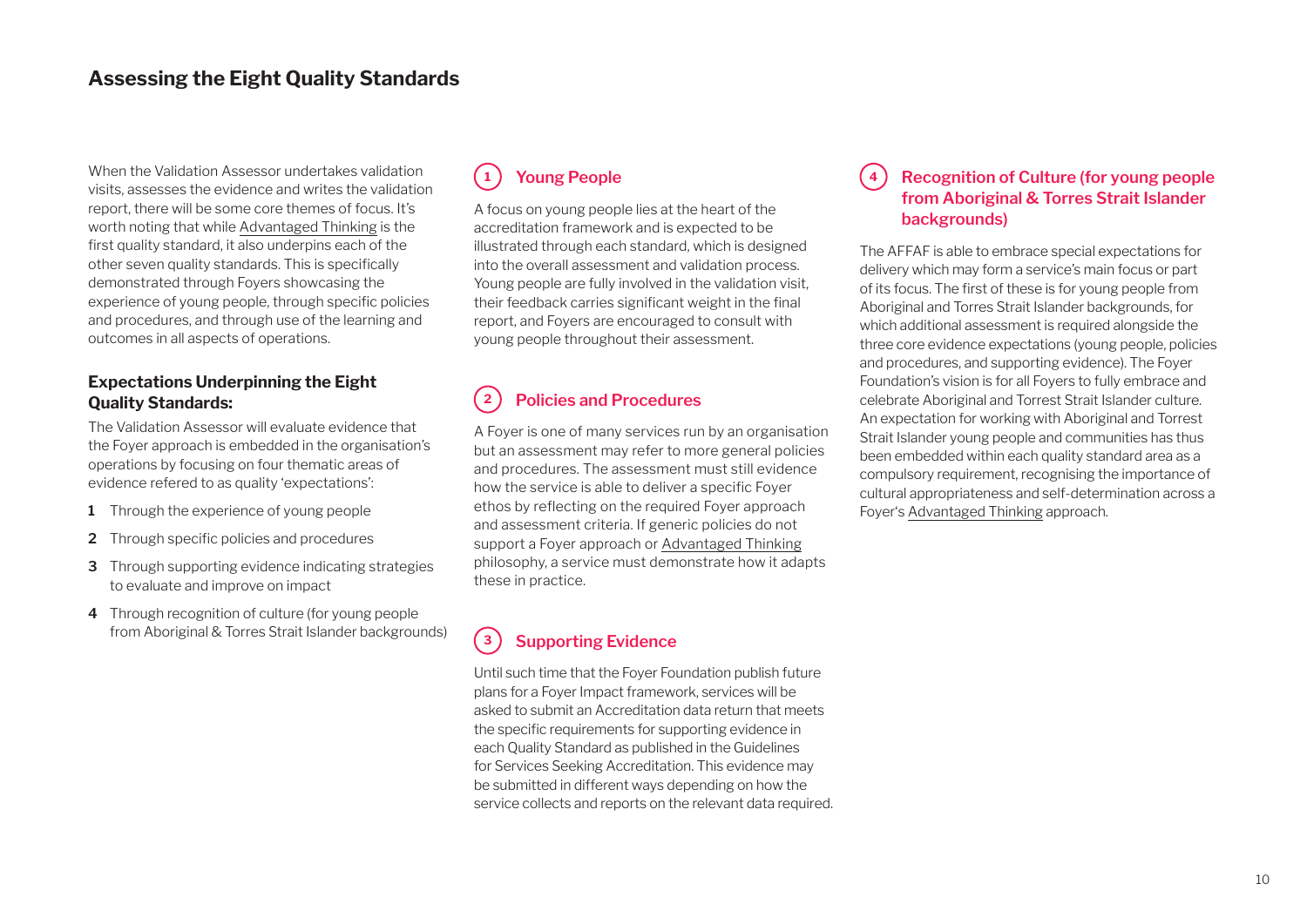# **Other considerations**

### **National Foyer Community of Practice – continued learning and improvement**

Accredited Foyers™ are expected to participate in the National Foyer Community of Practice. They must share performance data to sustain accreditation, with a lighter touch four yearly re-accreditation process. The re-accreditation will allow the Foyer to reflect on achievements, challenges and undertake a review with the Foyer Foundation's Accreditation assessor to discuss the Foyer's progress. The four-yearly cycle offers services an opportunity to make effective use of their Quality Development Plan to support ongoing improvements. An outline format for this review is included in section two of the Accreditation Guide.

### **Peer Support**

The Foyer Foundation will help signpost services to examples of good practice within its network to illustrate all areas of the quality standards and offer connections to Foyer managers who have been through Accreditation to offer peer guidance on the self-assessment process. The Community of Practice will also provide a forum for services to reflect on different areas of the accreditation scheme, using the quality standards as a curriculum for ongoing service development. Foyer accreditation guidance documents include information that details specific features from the quality standards for those services unfamiliar with some of the concepts behind the scheme, including suggested items that might be included in a service's evidence for submission.

### **Quality Development Plan**

All organisations are expected to have a plan that identifies the priorities for development and improvement in the context of the mission and purpose as a well as risk management.